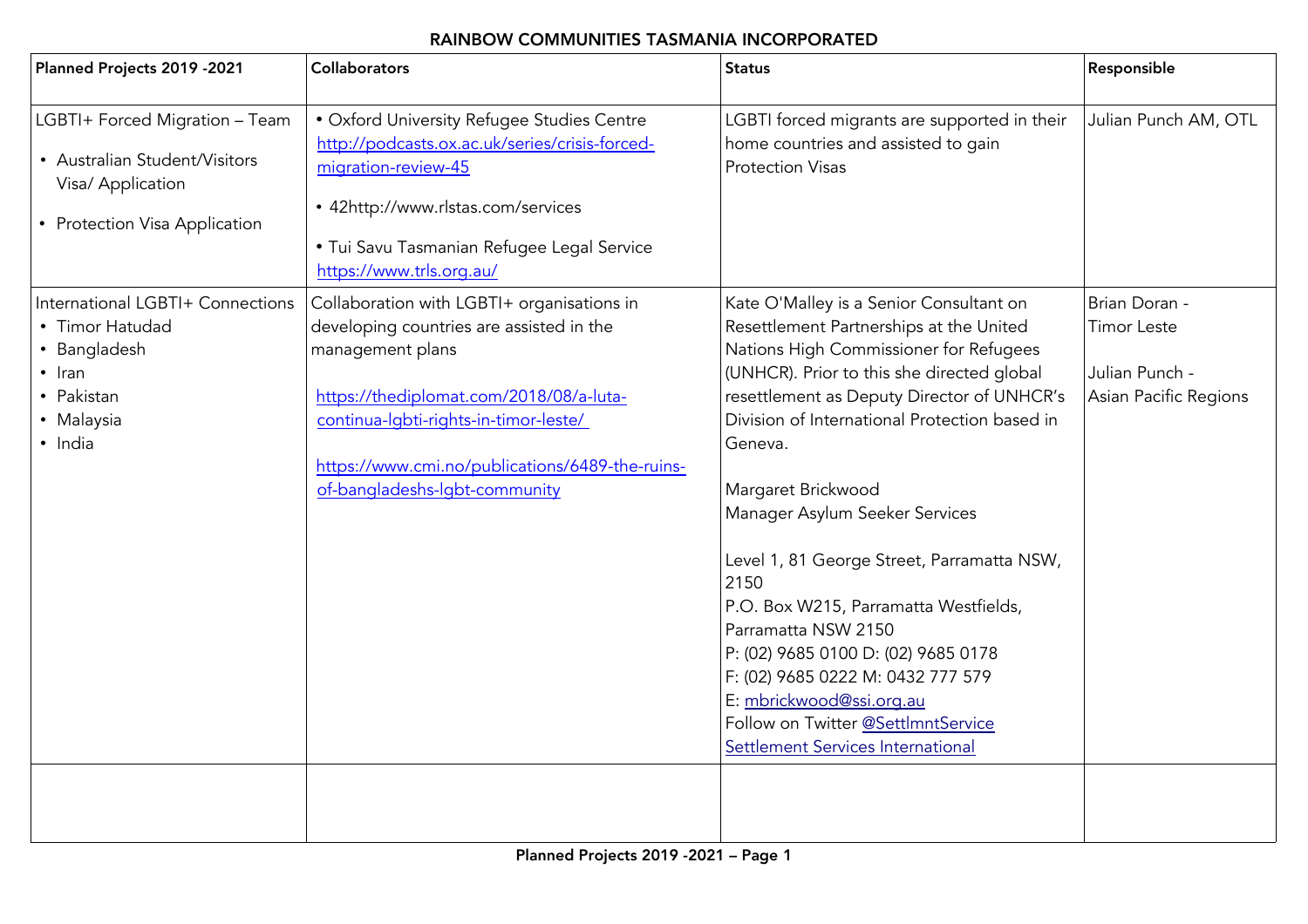## RAINBOW COMMUNITIES TASMANIA INCORPORATED

| <b>LGBTI TAD Tribunal Complaints</b><br>Syndicate                                                                              | The TAD Commissioners Office has been a total<br>failure in gaining Complainants the terms of their<br>successful Tribunal Decisions through TADA section<br>90 & 95                                                                     | TADA Commissioner Sarah Bolt refused to<br>see complainants                                                                                                            | Alexander Devantier<br>mailto:alex@amdrde<br>velopments.com                                 |
|--------------------------------------------------------------------------------------------------------------------------------|------------------------------------------------------------------------------------------------------------------------------------------------------------------------------------------------------------------------------------------|------------------------------------------------------------------------------------------------------------------------------------------------------------------------|---------------------------------------------------------------------------------------------|
| • Rainbow Communities<br>Tasmania Incorporated<br>• Charity Status<br>• Web Site<br>• Recover Stolen Property<br><b>Banner</b> | • Incorporation is reviewed and renewed &<br>constitutional basis for funding application is<br>ensured<br>• Charity status is regained<br>• Web Site is renewed<br>• Stolen Banner is recovered                                         |                                                                                                                                                                        | Contact Brian Doran<br><b>Brian Doran</b><br>Brian & Jo Goodman<br><b>Committee Members</b> |
| • Revive Outright Youth<br>• Revive League of<br>Gentlefellows (social events),<br><b>Annual Rainbow Dinner</b>                | • Outright Youth is renewed<br>• League of Gentlefellows social functions and<br>funding basis is renewed as well as the Annual<br>Rainbow Dinner                                                                                        |                                                                                                                                                                        | Committee members<br>Committee members                                                      |
| Liaison Consultation Peak<br><b>Advocacy Organisations</b>                                                                     | • Consultation Tasmanian Mental Health<br>Association Huon March 4<br>• Primary Health Tasmania                                                                                                                                          | · Julie Martin mailto:jmartin@mhct.org<br>· Nick Sullivan mailto:nsullivan@mhct.org<br>• Christina Materia - (03) 6213 8200<br>mailto:cmateria@primaryhealthtas.com.au | Julian Punch                                                                                |
| Special Group Needs                                                                                                            | • Transgender Needs not met by WIO                                                                                                                                                                                                       | • Review with Transgender people and<br>families<br>• Review with Minister                                                                                             | Julian Punch                                                                                |
| Training<br>• HUON Rural Week                                                                                                  | https://www.utas.edu.au/rural-clinical-<br>school/news/item/2018/future-doctors-embark-<br>on-rural-health-experience<br>• Regional UTAS Medical School Rural week and<br>other cultural awareness training opportunities<br>are renewed |                                                                                                                                                                        | Julian Punch                                                                                |
| Yellow Line Salamanca<br>Commemorative Plaque                                                                                  | • Covered by Salamanca Market stall holders on<br>Saturdays                                                                                                                                                                              | • Hobart City Council re control of market<br>• Rainbow Communities Tasmania                                                                                           | Robert Thompson<br>The Plaque is now not                                                    |